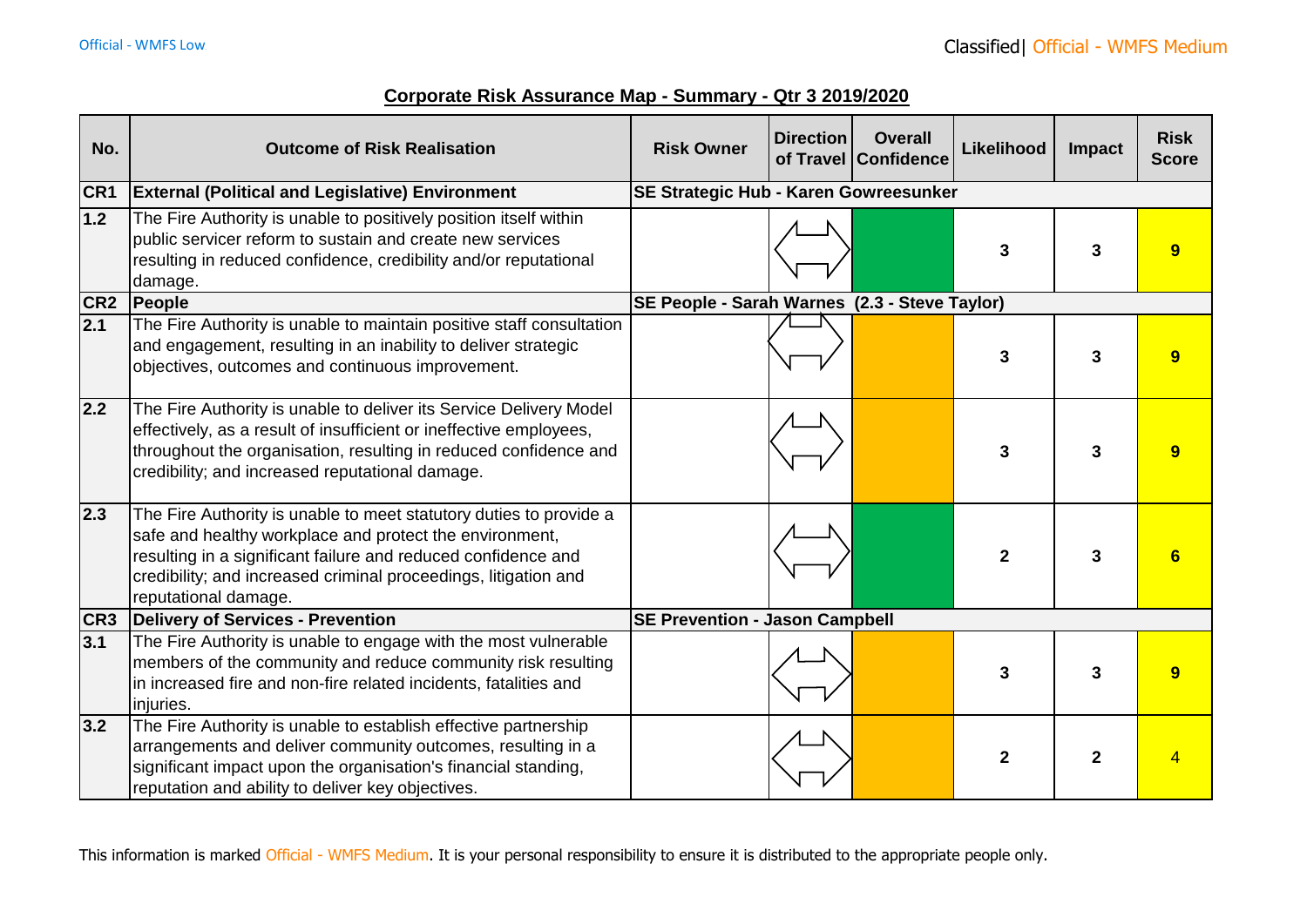| No.        | <b>Outcome of Risk Realisation</b>                                                                                                                                                                                                                                                                                                                                                                       | <b>Risk Owner</b>                                     | <b>Direction</b> | <b>Overall</b><br>of Travel Confidence | Likelihood     | Impact | <b>Risk</b><br><b>Score</b> |  |  |
|------------|----------------------------------------------------------------------------------------------------------------------------------------------------------------------------------------------------------------------------------------------------------------------------------------------------------------------------------------------------------------------------------------------------------|-------------------------------------------------------|------------------|----------------------------------------|----------------|--------|-----------------------------|--|--|
| CR4        | Delivery of Services - Protection                                                                                                                                                                                                                                                                                                                                                                        | <b>SE Protection - Steve Taylor</b>                   |                  |                                        |                |        |                             |  |  |
| 4.1        | The Fire Authority is unable to effectively discharge its duties<br>under the Regulatory Reform (Fire Safety) Order and associated<br>legislation, resulting in a decline in non-domestic fire safety<br>standards; reduced confidence and credibility; and increased<br>litigation and reputational damage.                                                                                             |                                                       |                  |                                        | $\mathbf{2}$   | 3      |                             |  |  |
|            | <b>CR5</b> Delivery of Services - Response                                                                                                                                                                                                                                                                                                                                                               | SE Response - 5.1 Steve Vincent/ 5.2 Simon Barry      |                  |                                        |                |        |                             |  |  |
| 5.1        | The Fire Authority is unable to ensure that operational incidents<br>are dealt with safely, assertively and effectively using appropriate<br>levels of resources and personnel, resulting in increased<br>firefighter and community risk; reduced confidence and credibility;<br>and increased reputational damage.                                                                                      |                                                       |                  |                                        | $\mathbf{2}$   |        |                             |  |  |
| 5.2        | The Fire Authority is unable to maintain its command and control<br>function, resulting in an inability to receive, process and respond<br>to emergency calls effectively, so increasing community risk;<br>reducing confidence and credibility; and increasing reputational<br>damage.                                                                                                                  |                                                       |                  |                                        | $\mathbf{2}$   | 3      |                             |  |  |
|            | <b>CR6</b> Business Continuity & Preparedness                                                                                                                                                                                                                                                                                                                                                            | <b>SE Organisational Preparedness - Steve Vincent</b> |                  |                                        |                |        |                             |  |  |
| 6.1        | The Fire Authority is unable to provide business continuity<br>arrangements, to maintain delivery of core functions, as a result<br>of extensive disruption to normal working arrangements, including<br>national and international deployments, significant and major<br>events, resulting in increased community risk; reduced<br>confidence; increased reputational damage; and external<br>scrutiny. |                                                       |                  |                                        | 3              |        | 12                          |  |  |
| <b>CR7</b> | Information, Communications and Technology                                                                                                                                                                                                                                                                                                                                                               | <b>SE ICT - Jason Danbury</b>                         |                  |                                        |                |        |                             |  |  |
| 7.1        | The Fire Authority is unable to provide and maintain an effective<br>ICT provision to support the delivery of core functions, resulting in<br>significant disruption to the organisation's functionality, reduced<br>confidence, credibility, reputational damage and external scrutiny.                                                                                                                 |                                                       |                  |                                        | $\overline{2}$ | 3      | 6                           |  |  |

This information is marked Official - WMFS Medium. It is your personal responsibility to ensure it is distributed to the appropriate people only.